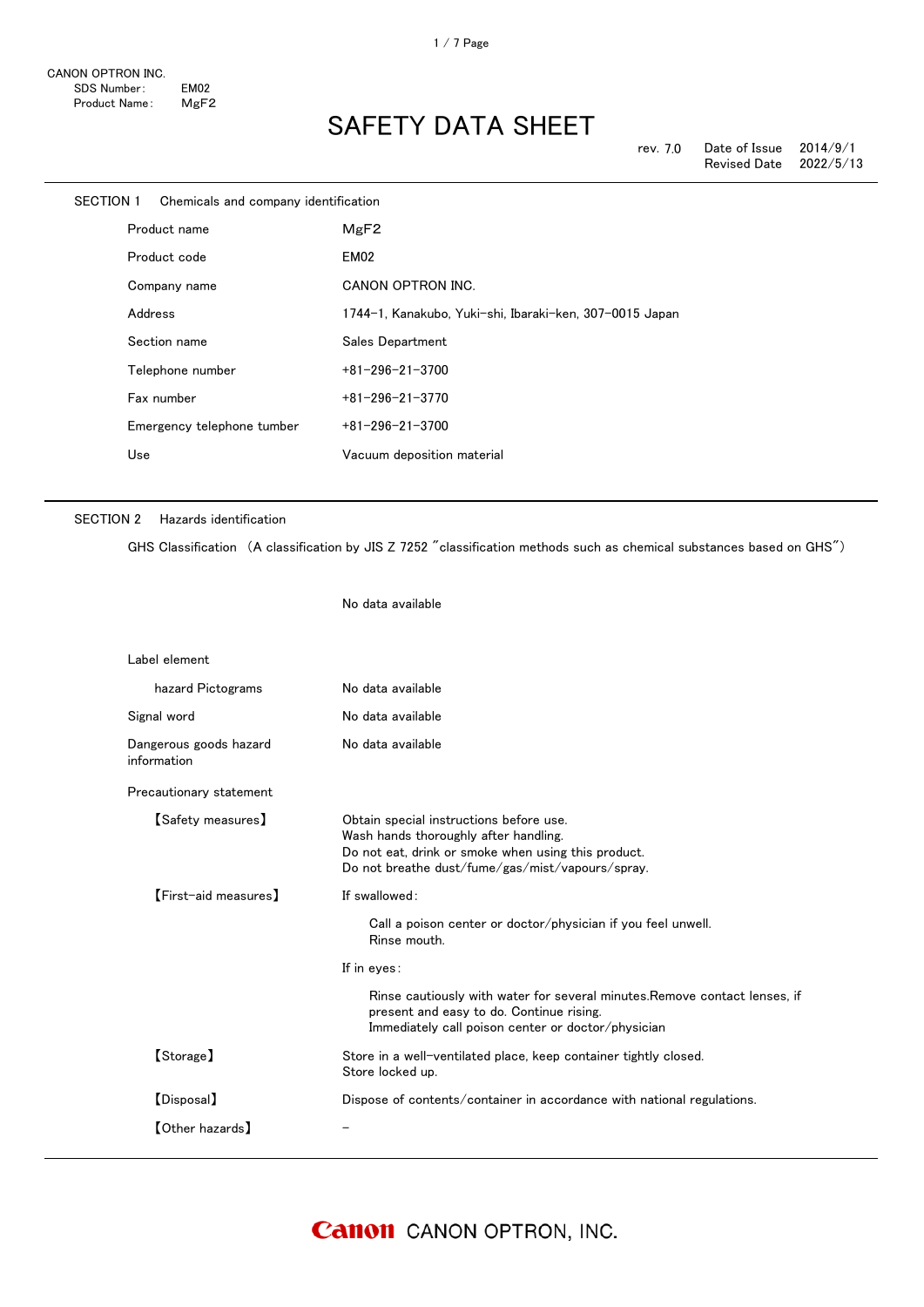| <b>SECTION 3</b><br>Composition/information on ingredients     |                                                                                                                                                                                                                     |  |  |  |
|----------------------------------------------------------------|---------------------------------------------------------------------------------------------------------------------------------------------------------------------------------------------------------------------|--|--|--|
| Substance/Mixture                                              | Substance                                                                                                                                                                                                           |  |  |  |
| Chemical name                                                  | Magnesium fluoride                                                                                                                                                                                                  |  |  |  |
| Chemical formula                                               | MgF2                                                                                                                                                                                                                |  |  |  |
| Concentration or concentration<br>range                        | 99.9                                                                                                                                                                                                                |  |  |  |
| CAS No.                                                        | $7783 - 40 - 6$                                                                                                                                                                                                     |  |  |  |
| <b>TSCA Inventry</b>                                           | Magnesium fluoride (MgF2)                                                                                                                                                                                           |  |  |  |
| EINECS number                                                  | $231 - 995 - 1$                                                                                                                                                                                                     |  |  |  |
| Radioactive information                                        | Radioactive substances are not used as the material. Therefore, there is no<br>reason that ionizing radiation would be generated.                                                                                   |  |  |  |
| <b>SECTION 4</b><br>First aid measures                         |                                                                                                                                                                                                                     |  |  |  |
| Inhalation                                                     | Remove person to fresh air and keep comfortable for breathing.<br>Get medical advice/attention if you feel unwell.                                                                                                  |  |  |  |
| Skin contact                                                   | Take off immediately all contaminated clothing. Rinse affected areas with<br>water/shower.<br>IF ON SKIN: Wash with plenty of soap and water.<br>If skin irritation or rash occurs: : Get medical advice/attention. |  |  |  |
| Eye contact                                                    | Rinse cautiously with water for several minutes. Remove contact lenses, if<br>present and easy to do. Continue rising.<br>If eye irritation persists: Get medical advice/attention.                                 |  |  |  |
| Ingestion                                                      | Rinse mouth.<br>Get medical advice/attention.                                                                                                                                                                       |  |  |  |
| Most important symptoms and<br>effects, both acute and delayed | No data available                                                                                                                                                                                                   |  |  |  |
| Protection of first aiders                                     | Rescuers, wear suitable protective equipment as the situation demands.                                                                                                                                              |  |  |  |
| Special precautions for physicians                             | No data available                                                                                                                                                                                                   |  |  |  |
| Firefighting measures<br><b>SECTION 5</b>                      |                                                                                                                                                                                                                     |  |  |  |
| Suitable extinguishing media                                   | This product itself is not flammable.                                                                                                                                                                               |  |  |  |
| Unsuitable extinguishing media                                 | No data available                                                                                                                                                                                                   |  |  |  |
| Specific hazards                                               | No data available                                                                                                                                                                                                   |  |  |  |
| Specific extinguishing methods                                 | In the case of a fire in the periphery, the portable container is quickly moved to a<br>safe place.                                                                                                                 |  |  |  |
| Special protective equipment for<br>firefighters               | Wear suitable protective equipment (gloves, glasses and a mask) in fire-fighting.                                                                                                                                   |  |  |  |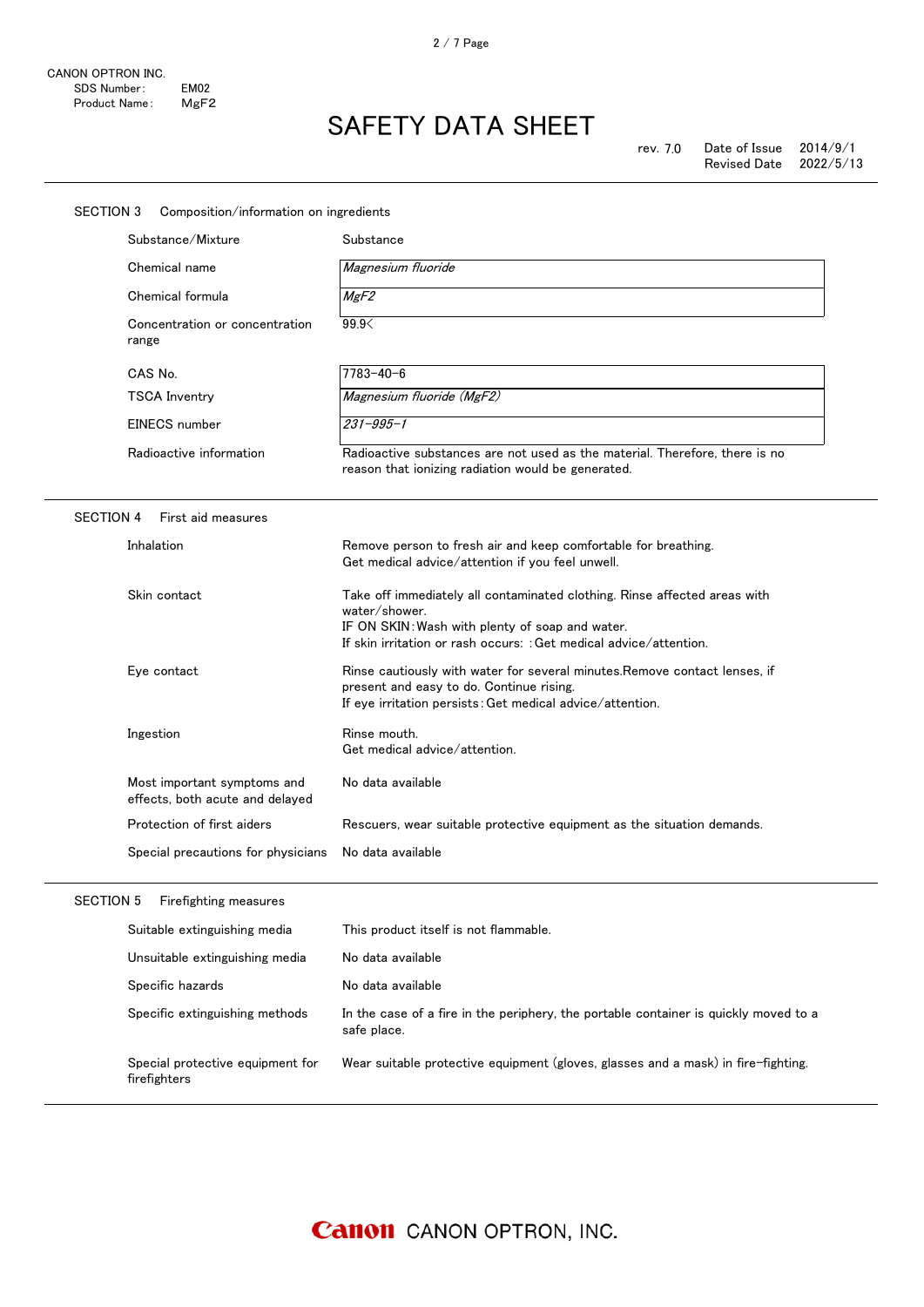3 / 7 Page

| <b>SECTION 6</b> | Accidental release measures                                                |                                                                                                                                                                                                                            |
|------------------|----------------------------------------------------------------------------|----------------------------------------------------------------------------------------------------------------------------------------------------------------------------------------------------------------------------|
|                  | Personal precautions, protective<br>equipment, and emergency<br>procedures | Protection equipment (specified as those in which the properties of the product<br>are suitable) worn during operation so that airborne droplets, etc., do not adhere<br>to the skin and dusts and gases are not absorbed. |
|                  | Environmental precautions                                                  | The leakage may not directly flow into rivers or sewage.                                                                                                                                                                   |
|                  | Methods and material for<br>containment and cleaning up                    | The leaked material is scooped up, or swept up and gathered to be recovered in a<br>paper bag or a drum.<br>After recovery, a small amount of the residue is absorbed in sediment, sawdust,<br>etc.                        |
|                  | Secondary disaster prevention<br>measures                                  | No data available                                                                                                                                                                                                          |
| <b>SECTION 7</b> | Handling and storage                                                       |                                                                                                                                                                                                                            |
|                  | Precautions for safe handling                                              |                                                                                                                                                                                                                            |
|                  | Technical measures                                                         | Take measures for equipment as described in "8. Exposure controls/personal<br>protection" and wear protective equipment.                                                                                                   |
|                  | Safety handling precautions                                                | Handling work must be practiced in a room where there is a local or total<br>ventilation facility.                                                                                                                         |
|                  | Avoidance of contact                                                       | Refer to "10. Stability and reactivity."                                                                                                                                                                                   |
|                  | Hygiene measures                                                           | Wash hands thoroughly after handling.<br>Do not eat, drink or smoke when using this product.                                                                                                                               |
|                  | Conditions for safe storage,<br>including any incompatibilities            |                                                                                                                                                                                                                            |
|                  | Safe storage conditions                                                    | Store in a well-ventilated place. Keep container tightly closed.                                                                                                                                                           |
|                  | Safety packaging material                                                  | No data available                                                                                                                                                                                                          |
|                  |                                                                            |                                                                                                                                                                                                                            |

SECTION 8 Exposure controls/personal protection

### MgF<sub>2</sub>

| <b>ACGIH</b>                                                                | $TLV$ -TWA: 2.5 mg/ $m$ (as F)                                                        |
|-----------------------------------------------------------------------------|---------------------------------------------------------------------------------------|
| Appropriate engineering controls                                            | Use sealed devices, equipment, or a local exhaust ventilation as much as<br>possible. |
| Individual protection measures,<br>such as personal protective<br>equipment |                                                                                       |
| Respiratory protection                                                      | Dustproof mask                                                                        |
| Hand protection                                                             | Protective gloves                                                                     |
| Eye/face protection                                                         | Dust-proof glasses                                                                    |
| Skin protection                                                             | Protective clothing                                                                   |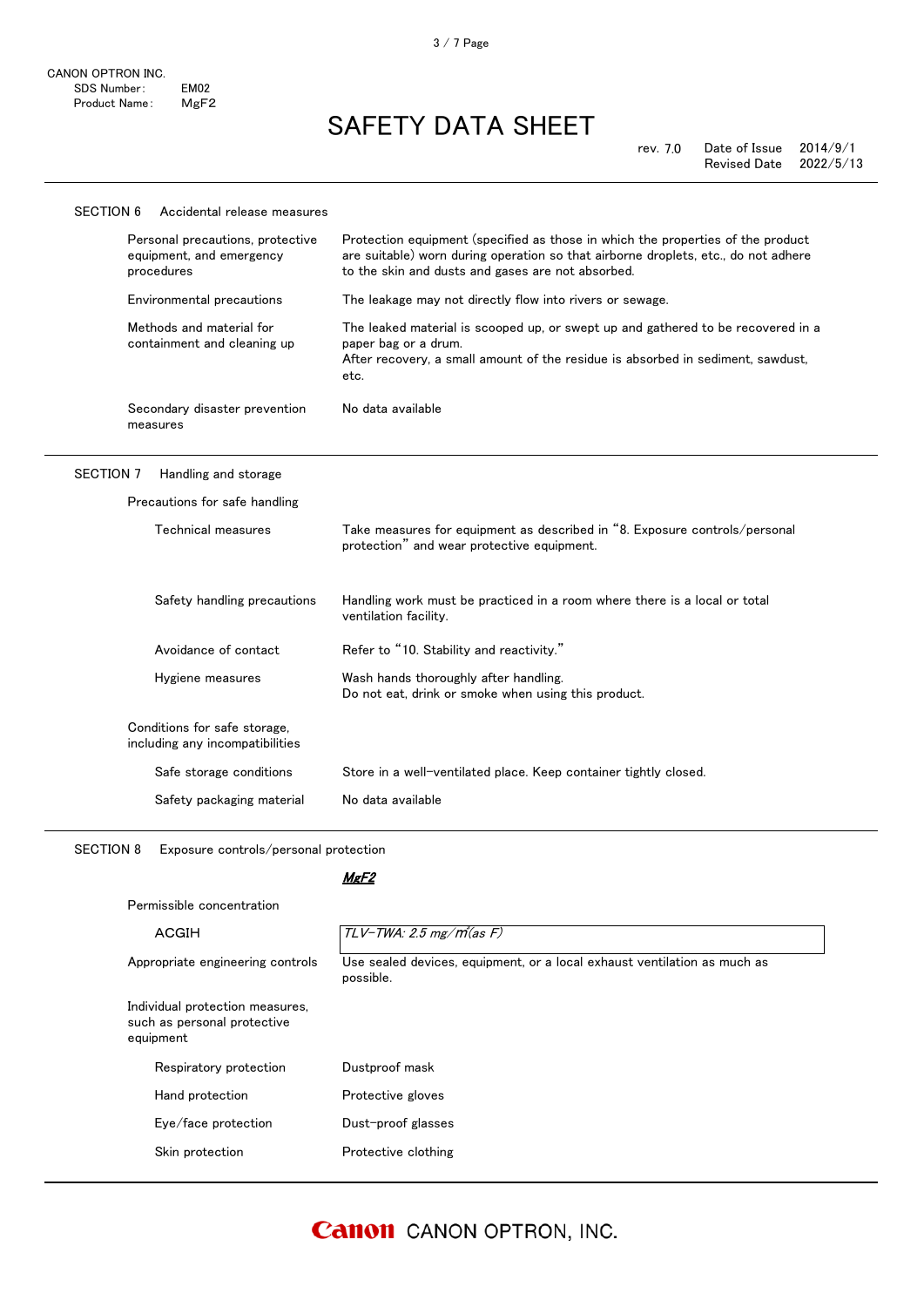SECTION 9 Physical and chemical properties

Physical state Solid

Form Pellets, granules

Appearance

### SAFETY DATA SHEET

| Colour                                                      | White                                              |
|-------------------------------------------------------------|----------------------------------------------------|
| Odour                                                       | None                                               |
|                                                             |                                                    |
|                                                             | MgF2                                               |
| Melting point/freezing point                                | $1260^{\circ}C$                                    |
| Boiling point or initial boiling point<br>and boiling range | $2226^{\circ}C$                                    |
| Flammability                                                | No data available                                  |
| Upper/lower flammability or<br>explosive limits             | No data available                                  |
| Flash point                                                 | No data available                                  |
| Auto-ignition temperature                                   | No data available                                  |
| Decomposition temperature                                   | No data available                                  |
| рH                                                          | No data available                                  |
| Kinematic viscosity                                         | No data available                                  |
| Solubility                                                  |                                                    |
| Water                                                       | Insoluble                                          |
| Other solvents                                              | No data available                                  |
| Partition coefficient: n-<br>octanol/water                  | No data available                                  |
| Vapour pressure                                             | No data available                                  |
| Density and/or relative density                             | 3.15                                               |
| (Density)                                                   | ※ (granular product) 3.15 2.6-2.9 (pellet) as MgF2 |
| Relative vapor density                                      | No data available                                  |
| Particle characteristics                                    | No data available                                  |
| Other information                                           | No data available                                  |

#### SECTION 10 Stability and reactivity

Reactivity **No data available** 

MgF<sub>2</sub>

Chemical stability  $It is stable in storage conditions and normal handling.$ 

### **Canon** CANON OPTRON, INC.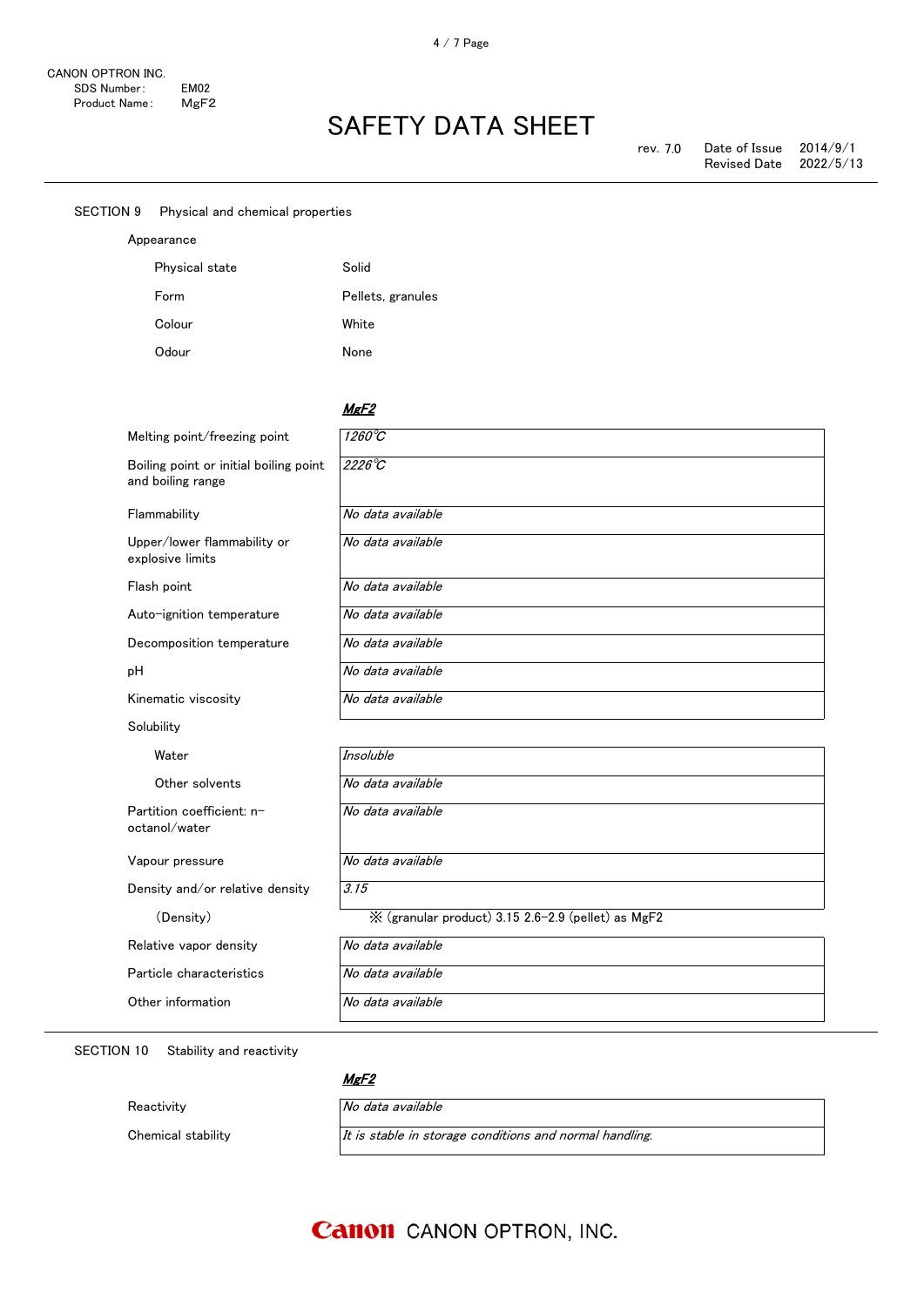rev. 7.0 Date of Issue 2014/9/1<br>Revised Date 2022/5/13 Revised Date

| Possibility of hazardous reactions                 | Harmful hydrogen fluoride is produced by the reaction with acid. |
|----------------------------------------------------|------------------------------------------------------------------|
| Conditions to avoid                                |                                                                  |
|                                                    | High-temperature and humidity                                    |
| Incompatible materials                             | Oxidizing agents, strong acids                                   |
| Hazardous decomposition products Hydrogen fluoride |                                                                  |

#### SECTION 11 Toxicological information

#### MgF<sub>2</sub>

| Acute toxicity(oral)                                                 | Oral - Rat LD50: 2,330 mg / $kg$<br>Oral - guinea pig LDLo: 1,000 mg / kg |
|----------------------------------------------------------------------|---------------------------------------------------------------------------|
|                                                                      |                                                                           |
| Acute toxicity(dermal)                                               | No data available                                                         |
| Acute toxicity (Inhalation: Gases)                                   | No data available                                                         |
| Acute toxicity (Inhalation:<br>Vapours)                              | No data available                                                         |
| Acute toxicity (Inhalation: Dusts<br>and mists)                      | No data available                                                         |
| Skin corrosion/irritation                                            | No data available                                                         |
| Serious eye damage/irritation                                        | No data available                                                         |
| Respiratory or skin sensitization                                    | No data available                                                         |
| Germ cell mutagenicity                                               | No data available                                                         |
| Carcinogenicity                                                      | IARC: Group 3                                                             |
|                                                                      | It can not classifiable as to its carcinogenicity to humans.              |
| Reproductive toxicity                                                | No data available                                                         |
| Specific target organ toxicity(single No data available<br>exposure) |                                                                           |
| Specific target organ<br>toxicity(repeated exposure)                 | No data available                                                         |
| Aspiration hazard                                                    | No data available                                                         |
| Other information                                                    | No data available                                                         |

SECTION 12 Ecological information

#### MgF<sub>2</sub>

#### Toxicity

Hazardous to the aquatic environment Shortterm(acute) Hazardous to the aquatic environment Longterm(chronic)

| No data available |  |  |  |
|-------------------|--|--|--|
| No data available |  |  |  |
|                   |  |  |  |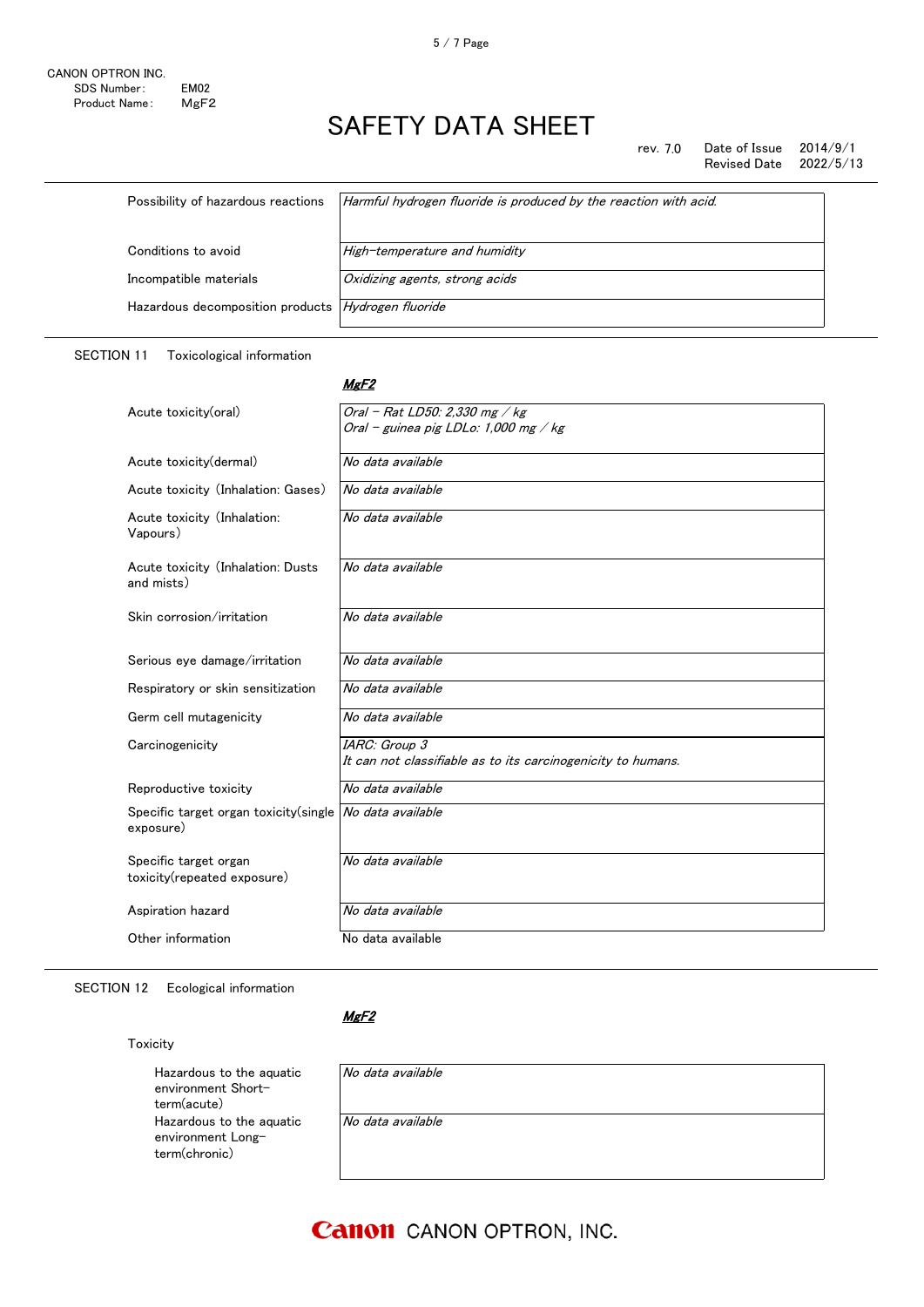rev. 7.0 Date of Issue  $2014/9/1$ Revised Date 2022/5/13

| Persistence and degradability                              | No data available                                                                                                                                                                                                             |  |
|------------------------------------------------------------|-------------------------------------------------------------------------------------------------------------------------------------------------------------------------------------------------------------------------------|--|
| Bioaccumulative potential                                  | No data available                                                                                                                                                                                                             |  |
| Mobility in soil                                           | No data available                                                                                                                                                                                                             |  |
| Hazard to the ozone layer                                  | No data available                                                                                                                                                                                                             |  |
| Other adverse effects                                      | No data available                                                                                                                                                                                                             |  |
| <b>SECTION 13</b><br>Disposal considerations               |                                                                                                                                                                                                                               |  |
| Waste treatment methods                                    | Process is contracted to industrial waste disposers who received approval of a<br>prefectural governor.                                                                                                                       |  |
| Contaminated container and<br>contaminated packaging       | The container is recycled after being cleaned, or is appropriately processed<br>according to the standards of related laws and regulations.<br>When disposing of empty containers, the contents should be completely removed. |  |
| <b>SECTION 14</b><br>Transport information                 |                                                                                                                                                                                                                               |  |
|                                                            | MgF <sub>2</sub>                                                                                                                                                                                                              |  |
| International regulation                                   |                                                                                                                                                                                                                               |  |
| UN number                                                  | Not applicable                                                                                                                                                                                                                |  |
| UN proper shipping name                                    | Not applicable                                                                                                                                                                                                                |  |
| UN classification                                          | Not applicable                                                                                                                                                                                                                |  |
| Transport hazard class                                     | Not applicable                                                                                                                                                                                                                |  |
| Packing group                                              | Not applicable                                                                                                                                                                                                                |  |
| Hazardous to the aquatic<br>environment                    | No data available                                                                                                                                                                                                             |  |
| Maritime transport in bulk<br>according to IMO instruments | No data available                                                                                                                                                                                                             |  |
| Japanese lows and regulations                              | Land regulation information Not applicable<br>Maritime regulatory information non-hazardous materials<br>Aviation regulatory information non-hazardous materials                                                              |  |
| Special precautions for users                              | No data available                                                                                                                                                                                                             |  |
| <b>Special Provisions</b>                                  |                                                                                                                                                                                                                               |  |

SECTION 15 Regulatoly information(Japan)

MgF<sub>2</sub>

| Occupational Safety and Health<br>Law               | Not applicable                                              |
|-----------------------------------------------------|-------------------------------------------------------------|
| PRTR Law                                            | Not applicable                                              |
| Poisonous and Deleterious<br>Substances control Law | Not applicable                                              |
| Labor Standards Act                                 | There is it in the case of an application or an application |

### **Canon** CANON OPTRON, INC.